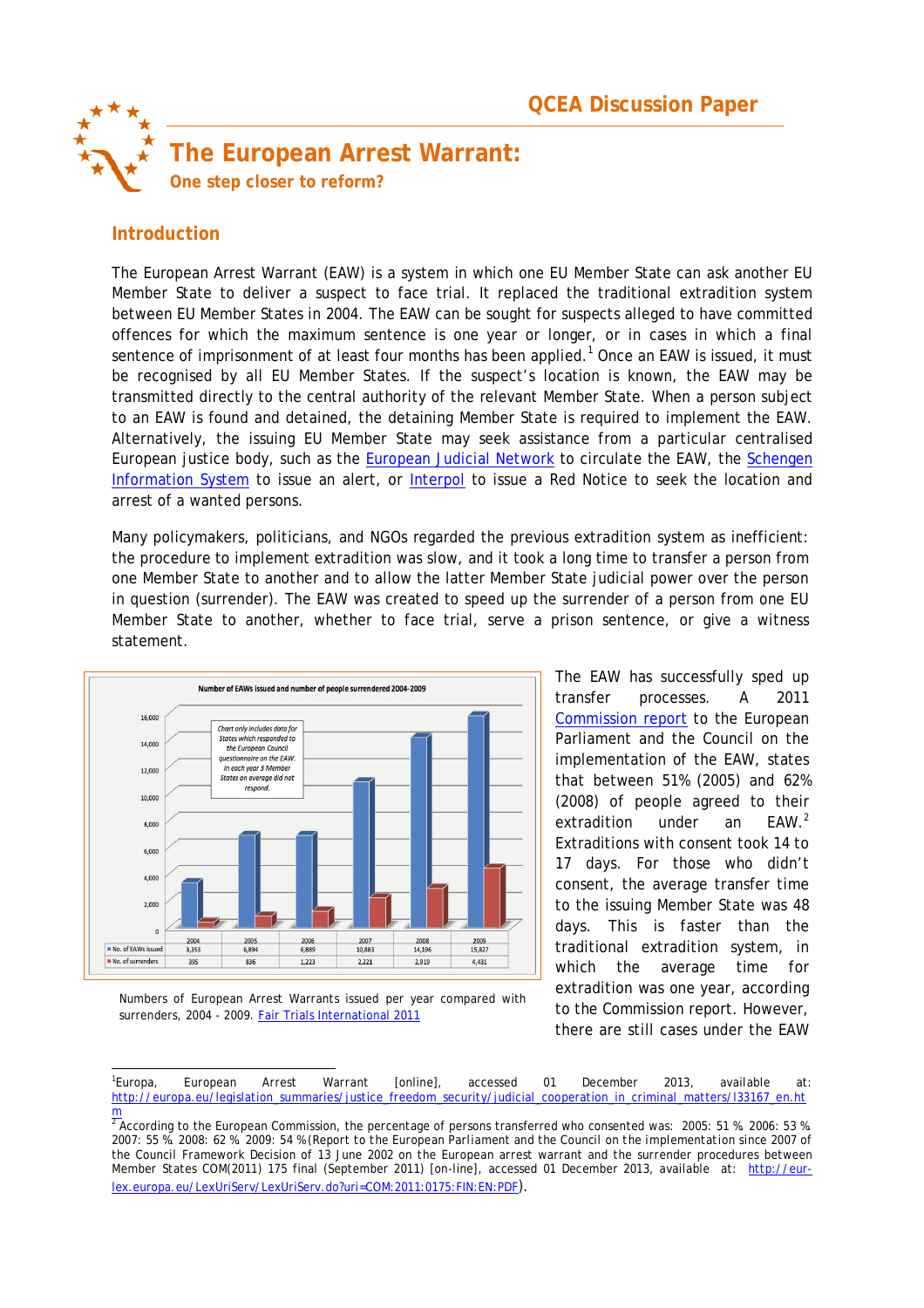where extradition procedures take an unacceptably long time and, because of this, people are detained for too long, awaiting trial.

Since its implementation in 2004, use of the EAW has risen. $^3$  The number of EAWs issued per year across the EU increased fivefold in five years from 3,353 in 2004 to 15,827 in 2009. $4$  However, many EAWs issued are not executed: between 2005 and 2009, only 21% of EAWs issued were executed, and, in 2011, only 29% of EAWs issued were executed. This lack of execution may be for reasons such as an EAW issued for a minor offence, which has an increased likelihood of later being withdrawn. This is one example illustrating why lawyers, NGOs, and politicians are now calling for reform of the EAW. They believe that this judicial instrument should be used only when necessary, and that use must be proportionate to the alleged offence, respect the rule of law, and maintain a suspect's human rights.

## **1. Human Rights and the European Arrest Warrant**

The EAW can be used to bring suspects to a trial or to bring someone to serve a sentence. A person who has been convicted and then has left the country, sometimes without letting the judicial authorities of a specific state know about their movement, may be brought back under the EAW. EU Member States have also issued EAWs to arrest people in order to hear them as witnesses rather than to prosecute them. Whichever situation is the case, it is necessary for the witness, suspect, or convicted person's human rights to be better upheld. One area that needs attention is the impact of the EAW on the presumption of innocence and on risk of detention.

#### *The European Arrest Warrant and Unwarranted Detention*

There are a number of issues with the use of the EAW which create a risk that people may be imprisoned for unjustly long periods of time. One issue results from the fact that EAWs can be issued for those who are suspected but not (yet) convicted of a crime. The EAW can also be used as a means to procure witnesses in order to extract statements or to interview a suspect. An EU Member State can issue an EAW before there is enough evidence, and before the suspect and the court are ready for trial, which can result in a suspect being detained after being transferred but prior to being tried. People transferred under an EAW therefore risk being imprisoned before any trial or conviction. In some cases, this detention has been for as long as a year.

Imprisonment prior to trial as well as after conviction still remains, in many cases, the default option for many EU Member State criminal justice systems. Imprisoning people pre-trial also puts more and more pressure on overcrowded prison systems and is extremely costly to the state.<sup>5</sup> There is

*The Andrew Symeou case described by Fair Trials International highlights how human rights may be violated if a person is not given easy access to a lawyer, or to information about why he or she is detained, in a language they understand; all issues related to the correct functioning of the EAW.*

*Between 2009 and 2011, Andrew was held for over 10 months in pre-trial detention in Greece, after an EAW was issued against him. The detention conditions were described as appalling, and Andrew was repeatedly denied bail. When his case was finally brought to trial, it was discovered that the witness statements alleging his crime were false and had been extracted by force whilst the witnesses were in police custody. In June 2011, Andrew was cleared of the charges brought against him. However, as he had already been imprisoned for 10 months, Andrew was punished for being suspected of a crime. His presumed innocence was not upheld when the EAW was issued and implemented.*

 3 The Council Framework Decision on the European arrest warrant and the surrender procedures between member states of 13 June 2002 had an implementation date of 31st December 2003, according to JUSTICE, *The European Arrest Warrant: Ensuring and effective defence* [on-line], accessed 01 December 2013, available at http://www.ecba.org/extdocserv/projects/EAW/JUSTICE\_EAW.pdf

<sup>4</sup> Fair Trials International, *Appendix 1: EAW Statistics* [on-line], accessed 01 November 2013, available at http://www.fairtrials.org/documents/Appendix\_1\_-\_EAW\_statistics\_May\_2011.pdf<br><sup>5</sup> According to European Commission , the European Commission Staff Working D

According to European Commission, *the European Commission Staff Working Document: Accompanying Document to the Proposal for a Council Framework Decision on the European supervision order in pre-trial procedures between Member*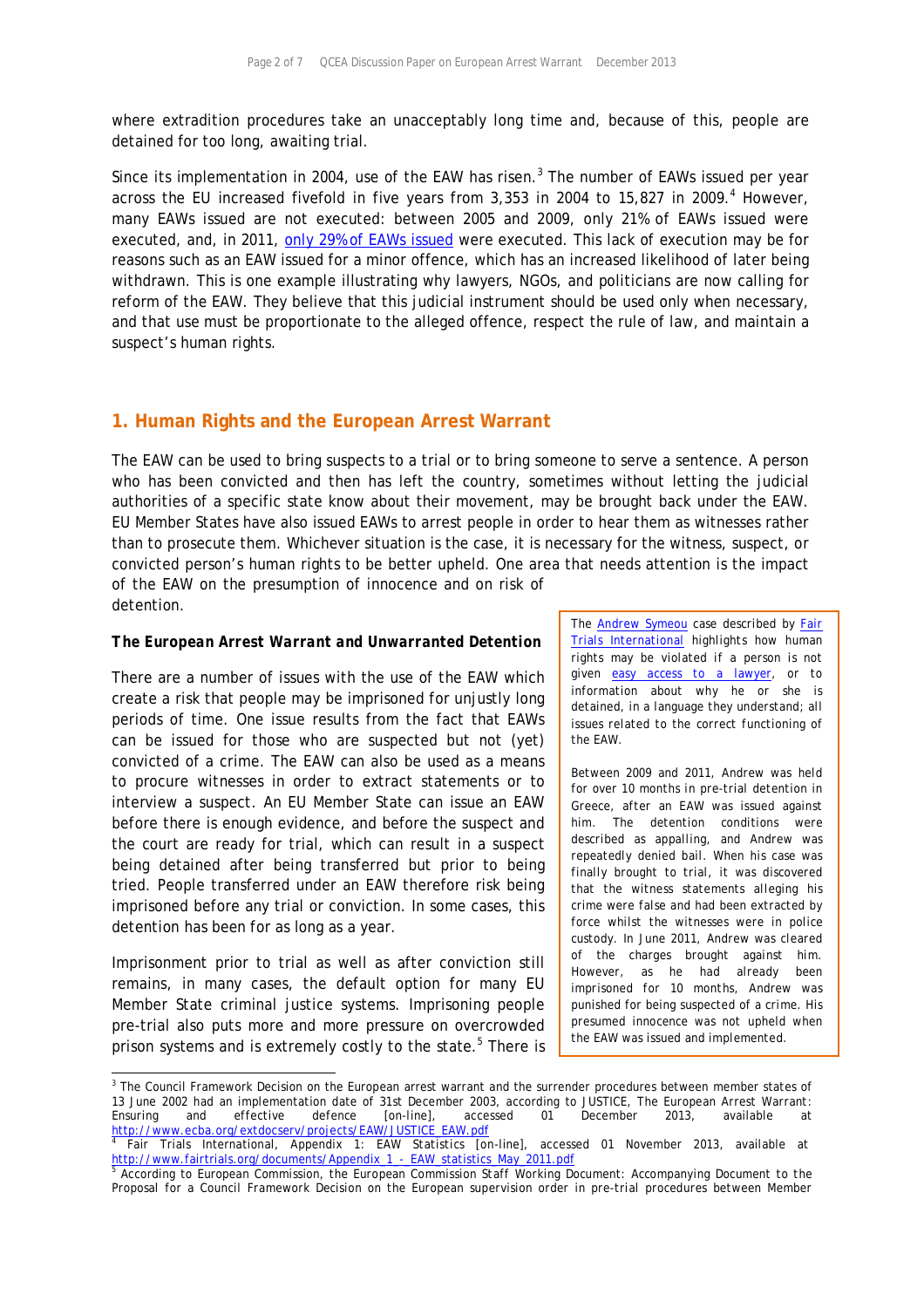insufficient use of alternatives in place of detention, such as the use of the **European Supervision** Order (ESO). The ESO is a procedure by which the court of the one Member State can forward a decision on alternative supervision measures to the state of residence of the suspect, and the state of residence must recognise the decision and supervise the defendant. Another option is the Probation Framework Decision which allows recognition and monitoring of probation measures in Member States other than the state that pronounced the sentence.<sup>6</sup>

Prisoners transferred under an EAW are generally foreign nationals to the issuing country. They may be held prior to trial, and for longer lengths of time, in countries where it is assumed foreign prisoners are more likely to flee. And yet, in some Member States, up to 50% of those transferred for trial under the EAW are in fact finally acquitted. Their detention before trial is at odds with the presumption of innocence.

Another problem arises because an EAW can be issued for offences punishable by imprisonment or detention for a maximum period of at least a year, which means that the EAW can be issued for minor crimes.<sup>7</sup> People later convicted of a minor crime should not be detained before the trial for a period longer than their final sentence, and yet this is a risk with the EAW, depending on how it is handled. <sup>8</sup> QCEA supports the use of alternatives to detention at the pre-trial stage for minor crimes. How common a problem detention for minor crimes is, is not clear: the true number of cases involving minor crimes is difficult to determine, and there are often attempts at earlier stages, by defence lawyers, prosecutors or consulates, to revoke an EAW issued for a minor offence.

An additional problem arises because surrender proceedings can be rushed, as Member States must usually surrender the suspect within 60 days of the EAW being issued. Problems of mistaken identity have arisen, with too little time for a suspect to appeal their EAW. This can lead to people being detained when neither guilty nor even the person who is suspected of the crime.

A suspect's presumed innocence is not upheld if they are detained pre-trial just because they live in another country or when they are to be tried for a minor crime. Their right to a fair trial may also be denied if they are not given information about their detention and alleged offence in a language they understand nor have easy access to legal representation in the country where they are detained.<sup>9</sup> This problem may be made worse if detention conditions are poor, or poorer than in the suspect's own country.

#### *Detention Conditions and the European Arrest Warrant*

Poor detention conditions inhibit the proper functioning of the EAW mechanism as they can inhibit mutual confidence and trust between Member States. Mutual trust between Member States relies

l *States of the European Union* COM(2006) 463 final (August 2006) [on-line], accessed 01 December 2013, available at: http://ec.europa.eu/governance/impact/ia\_carried\_out/docs/ia\_2006/sec\_2006\_1079\_en.pdf on average, it costs around 2,000 euro to keep a person in pre-trial detention per month.

<sup>&</sup>lt;sup>6</sup> Please see 'definitions' section to learn more about the European Supervision Order (ESO) and the Probation Framework Decision

<sup>7</sup> Different Member States may view crimes and penalties differently. A person may therefore be extradited to another country, to face detention, trial, and imprisonment for something deemed legal in their home country. Length of detention and imprisonment may also vary. What is classed as a minor crime in one country could hold heavier penalties in another country. Article 2 of the Framework Decision on the EAW lists the offences which are not bound by both Member States recognising a crime in the same way. These include offences such as trafficking in human beings, terrorism and environmental crime. Please see: Council of the European Union, *Council Framework Decision of 13 June 2002 on the European arrest warrant and surrender procedures between Member States* (2002/584/JHA) [on-line], accessed 01

December 2013, available at <u>http://eur-lex.europa.eu/LexUriServ/LexUriServ.do?uri=OJ:L:2002:190:0001:0018:EN:PDF</u><br><sup>8</sup> Haggenmüller, Sarah, 'The principle of proportionality and the European Arrest Warrant', *Oñati Socio-L* pp.98-99 [journal on-line], accessed 08 December 2013, available at

http://papers.ssrn.com/sol3/papers.cfm?abstract\_id=2200874&download=yes<br>° A roadmap on procedural rights was adopted by the EU in 2009. For more information about the Roadmap, and its associate Directives on the right to interpretation and translation, the right to information, the right of access to lawyer please see: http://ec.europa.eu/justice/criminal/criminal-rights/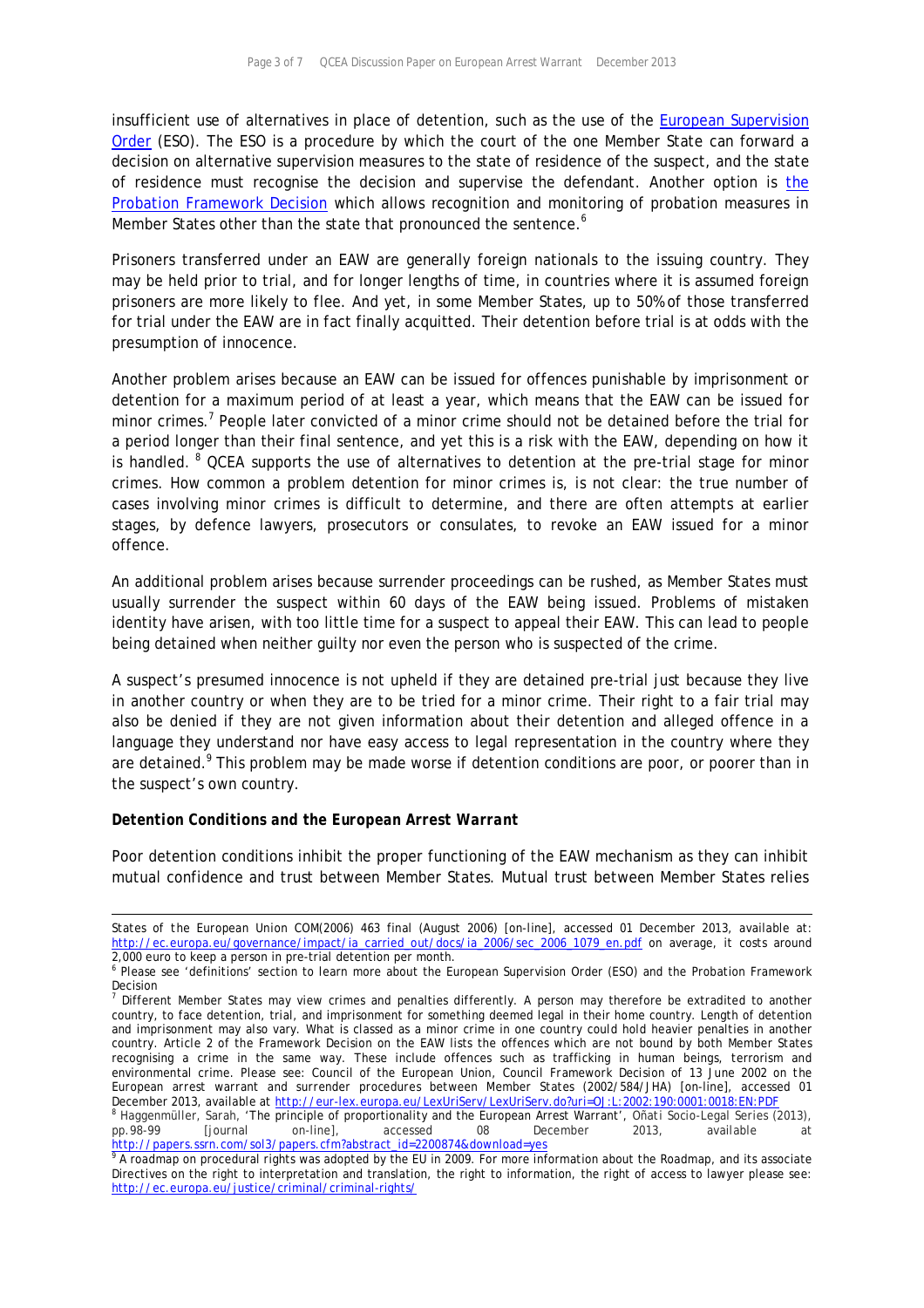on commitments to freedom, democracy, and the respect for human rights. Under the principle of mutual recognition, a decision made in one Member State must be enforced in the other Member State without enquiring into the decision. Unequal detention conditions in different Member States undermine the trust between Member States and therefore the EAW's function.

Poor detention conditions may also leave those arrested under an EAW vulnerable to inhumane and degrading treatment, violating Article 3 of the European Convention on Human Rights (ECHR).<sup>10</sup> This can have grave effects on the person in detention and, further, on their family and friends. If prisons remain overcrowded and the conditions are poor, not only are the detainee's human rights threatened, but the trust that ensures the proper functioning of the EAW mechanism is also threatened.

#### *The European Arrest Warrant and Previous Conviction*

EAWs can be issued for previously convicted people who have either left the country or have absconded without telling the judicial authorities. In one example, Deborah Dark was found 'not guilty' in 1989 of drug-related offences in a French court after being detained for three months prior to her trial. She returned to her life in the UK, but, meanwhile, the judge in France appealed her verdict in her absence, and she was found guilty in absentia. She was neither summoned to appear in court (denying her right to be present at trial), nor told on what basis she was convicted, nor told why her case had been appealed (denying her the right to access to information). <sup>11</sup> Nearly 20 years later, between 2007 and 2009, Deborah was arrested and released on three occasions when she attempted to travel in Spain, in Turkey, and when she returned to the UK. As a result, for fear of another arrest, she did not visit her family in Spain for three years. The EAW was finally removed in 2010, after the UK courts refused her extradition on the grounds that too much time had passed since the date of the alleged offences, and that there was limited chance of a fair retrial as evidence had disappeared and witnesses had either died or could no longer adequately remember the original events.<sup>12</sup> This example clearly shows how important it is to maintain a person's right to a fair trial and procedural rights when an EAW is issued, for the subject of an EAW to be adequately informed and permitted time to review the EAW, and for an authority to review outstanding EAWs so that the system remains trusted and robust when applied to important cases.

## **2. The Future of the European Arrest Warrant?**

-

At the date of writing, the UK Member of European Parliament (MEP) Sarah Ludford has drafted a report about the EAW with the objective to examine the EAW's proportionality and observance of human rights.<sup>13</sup> European Parliament committees may be called upon to draft a report on legislative or non-legislative issues, when it concerns a policy area within their competency. A committee might also draft a report on its own legislative initiative, as is the case with this draft report on the EAW (legislative initiative report). The reports can be taken forward, to invite the Commission and Council of the European Union to present legislative proposals.

<sup>&</sup>lt;sup>10</sup> See for example the *Lithuania v Liam Campbell court case in Northern Ireland*, in which Northern Ireland did not grant extradition of Liam Campbell to Lithuania as he was deemed to be at the risk of imprisonment in inhumane or degrading conditions in Lithuania, breaching Article 3 of the European Convention on Human Rights.

<sup>&</sup>lt;sup>11</sup> The European Commission, on 27 November 2013 presented a package of proposals to further strengthen procedural safeguards for citizens in criminal proceedings which includes proposed directives to respect for the presumption of innocence, and the right to be present at trial: European Commission, DG Justice, *The European Commission wants more safeguards for citizens in criminal proceedings* [on-line], accessed 11 December 2013, available at http://ec.europa.eu/justice/newsroom/criminal/news/131127\_en.htm <sup>12</sup> Tran, Mark, 'France drops Deborah Dark arrest warrant', *The Guardian*, 25 May 2010 [newspaper on-line], accessed 01

December 2013, available at: <u>http://www.thequardian.com/world/2010/may/25/france-drops-deborah-dark-arrest-warrant</u> <sup>13</sup> Ludford, Sarah, 'European Arrest Warrant must be improved not destroyed, says MEP', *The Parliament.com*, 7 November 2013 [newspaper on-line], accessed 07 November 2013, available at: http://www.theparliament.com/latestnews/article/newsarticle/european-arrest-warrant-needs-to-be-improved-not-destroyed-says-mep/#.UnzCkeAhe-M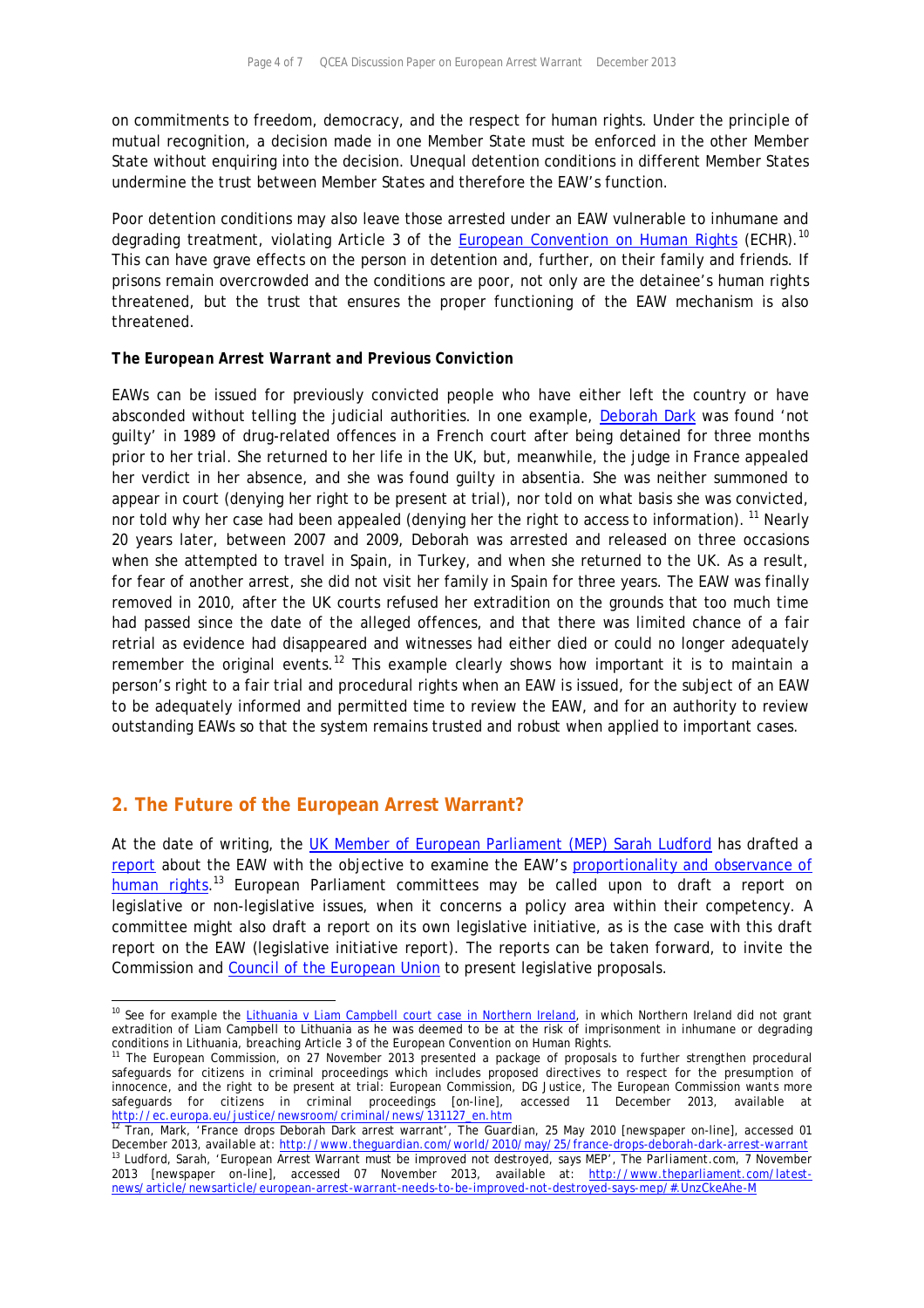This draft report is a major step towards reform of the EAW and its implementation. It highlights the ongoing hurdles for the development of EU criminal justice policy with human rights at its heart. It also touches on the need to improve detention conditions, with the recognition that prisoners are also people with dignity and human rights. The report makes clear that infringement, or risk of infringement, of basic human rights should be grounds for refusal of an EAW, and that alternatives should be used in place of the EAW to limit misuse of this mutual recognition instrument for minor crime (maintaining proportionality) and to limit pre-trial detention. It also highlights that alternatives to the EAW should be used for minor offences and that concern exists about the failure to use other existing mutual recognition instruments. An example of an alternative instrument which QCEA supports is the ESO.  $^{14}$ 

As Quakers work to uphold human rights of those in custody, support of this report and the recommendations below is necessary so that the human rights and dignity of those subject to an EAW are not forgotten or ignored. The EAW is an important step toward coherence and mutuality within the EU with regard to justice: it should not be scrapped or re-written, but it does need reform. This reform can go hand-in-hand with other legislation: recent developments from the European Commission in relation to procedural safeguards and rights, if implemented correctly at Member State level, might reduce human rights violations and improve the chances of a fair trial under the EAW. These include directives regarding maintaining presumed innocence, guaranteeing access to a lawyer, and information about their case, with translation and interpretation.<sup>15</sup>

### **Recommendations**

As Quakers believe that there is that of God in everyone, it prompts us to see offenders as human beings with dignity and rights, and to care for their welfare no matter what their crimes. No one is outside of God's love. Where crimes have been committed, both forgiveness and justice are needed. Quakers' engagement with social and political problems means we are conscious of the root causes of crime and their effects on individuals' behaviour. The presumption of innocence must be maintained for people not (yet) convicted of any offence. Freedom of movement and the simple fact of European countries being in close proximity, means that cooperation between EU Member States is essential. It is therefore crucial that we support reform of the EAW, to learn from what has worked and not worked, and to maintain the human rights of people in the EU. Write to your MEP, and ask them to support the Ludford report on reform of the EAW. Here are some issues you could raise with your MEP:

- > The need for proportionality tests so that those accused of a minor crime are not imprisoned prior to trial. An EAW should only be used for more serious crimes: an example is to revise the criteria for use of an EAW to apply only to crimes with a maximum sentence of two years or more, rather than the current 12 months.
- > Increased use of alternatives to detention before trial and also after conviction, to support human rights and also further mutual trust between EU Member States. Member States should increase their use of the Probation Framework Decision (2008/947/JHA) and the European Supervision Order</u> (ESO) in place of the EAW.<sup>16</sup>

-

<sup>&</sup>lt;sup>14</sup> The EU is founded on principles including respect for human rights. Key principles of the EU's European Charter of Fundamental Rights (ECFR) and Council of Europe's European Convention of Human Rights (ECHR), to which the EU has acceded, are: prohibition of torture, or inhumane and degrading treatment (Article 3 ECHR and Article 4 of ECFR), the right to liberty of person (Article 5, ECHR and Article 6 ECFR), the right to a fair trial (Article 6 ECHR, and Article 47 ECFR), and the presumption of innocence (Article 6.2, ECHR, and Article 48.1).

<sup>&</sup>lt;sup>15</sup> Please also see 'further reading' section on p.7

<sup>&</sup>lt;sup>16</sup> Please see 'definitions' for a more detailed explanation of the ESO and Probation Framework Decision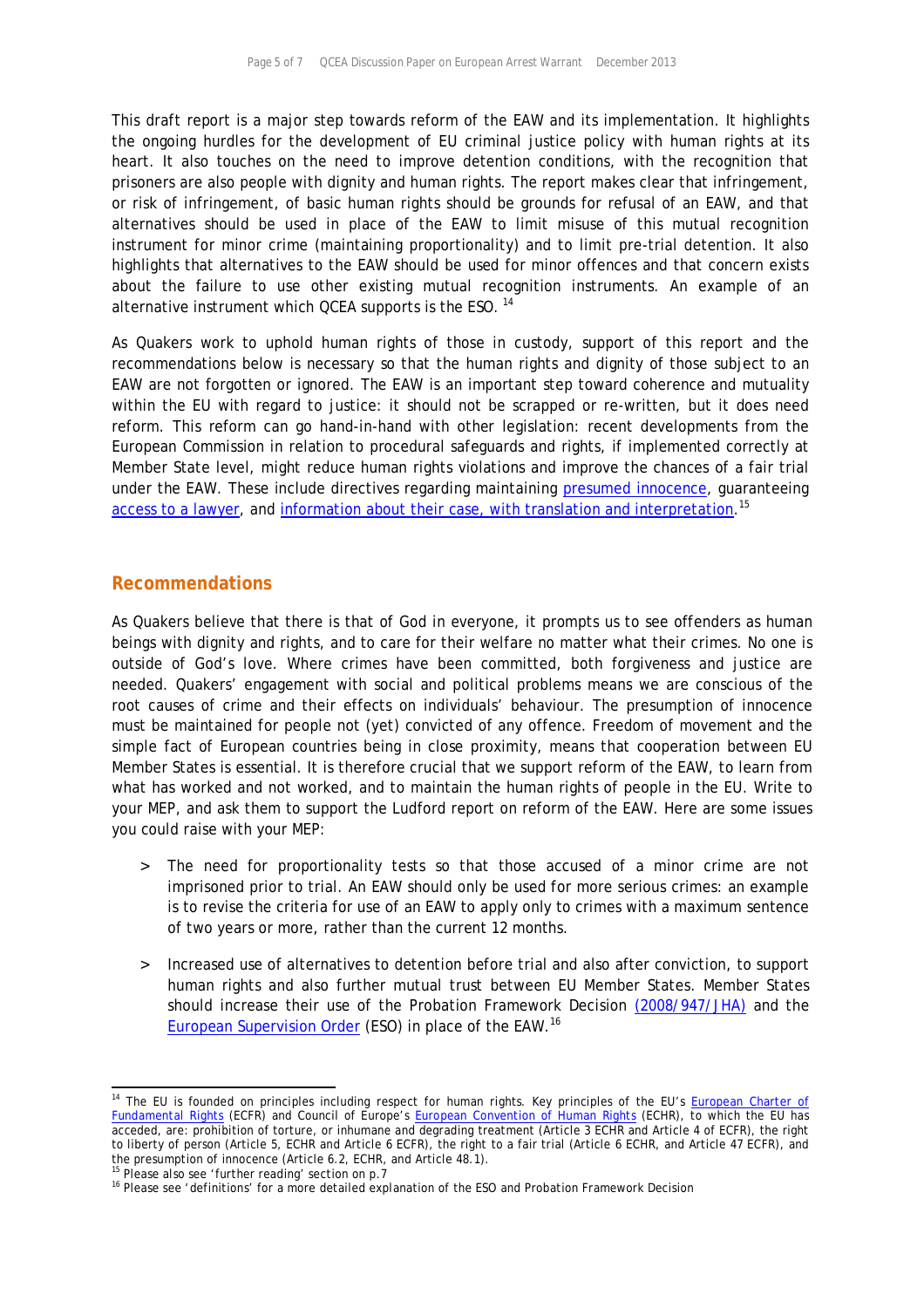- > The protection of fundamental rights must be an adequate reason for an EU Member State to refuse an EAW, so that a person is not transferred or detained in inhumane or degrading detention conditions after extradition. National justice systems should be reformed to ensure that inequities between the judicial systems are equalized, and suspects are exposed to similar detention conditions in different Member States when an EAW is issued.
- > Member States must also ensure that an EAW is not issued until the judiciary of a state is ready for trial and has enough evidence for a reasonable chance of conviction, minimising the use of costly pre-trial detention and honouring the presumption of innocence by preventing punishment (by imprisonment) of people not yet convicted of a crime (and who may never be convicted if the case is dropped or they are found innocent).
- > Member State judiciaries must allow a right to review of unexecuted EAWs, including consideration of whether they should be withdrawn. This means that people are not affected by former unexecuted EAWs, if and/or when they travel or move country.

The European Parliament's draft report on the EAW was discussed in the European Parliament Civil Liberties, Justice, and Home Affairs (LIBE) committee on 27<sup>th</sup> November. The draft report will be voted on by MEPs in the March 2014 plenary session of the European Parliament in Strasbourg. Once adopted, it is for MEPs supporting the report to discuss the way forward with the European Commission, or a group of Member States in the European Council, so that the EAW legislation is either re-written or reformed, or more horizontal policy measures are introduced or promoted alongside the existing mechanism.<sup>17</sup>

Reform of the EAW is needed, although not necessarily an extensive re-writing of the legislation. EU policy-makers and Member States must recognise those subject to the EAW as people with rights and dignity, not only suspects and prisoners. Only then can the EU truly live up to its common European values, helping to uphold the mutual trust and mutual recognition needed for the optimal functioning of the EAW.

## *Conclusion*

l

The European Arrest Warrant is an important first step forward in improving efficiency of intra-Member State extradition. However, experience has shown that its use must be proportionate to the alleged offence, respect the rule of law, and maintain a suspect's human rights. It should be combined with measures protecting human rights, including the presumption of innocence. The balance between human rights and the rule of law will be better maintained with proportionate treatment of witnesses, suspects, and people convicted of crimes. This would further build essential mutual trust between EU Member States and improve how the EAW mechanism functions.

> *Researched and written by Imogen Parker December 2013*

<sup>&</sup>lt;sup>17</sup> For example, in 2009, the European Commission introduced the Roadmap on Procedural Rights encompassing directives on interpretation and translation (2010), the right to information in criminal proceedings (2012) and a recent directive on access to a lawyer (2013). In November 2013, a package of proposals were also presented to strengthen procedural safeguards for citizens in criminal proceedings, guaranteeing respect for the presumption of innocence, the right to be present at trial, the right to legal aid and safeguards for children facing criminal proceedings.